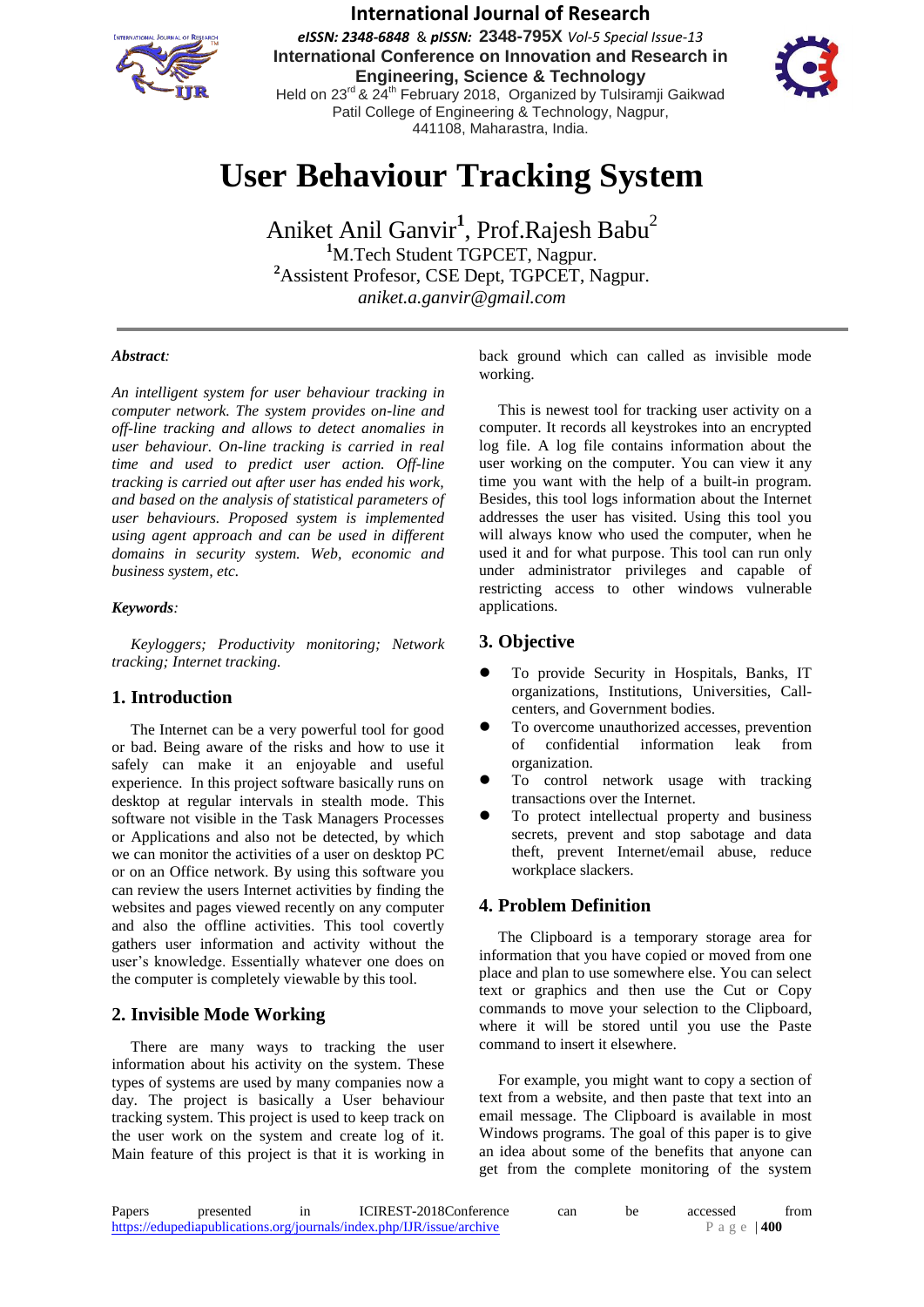

## **International Journal of Research**

*eISSN: 2348-6848* & *pISSN:* **2348-795X** *Vol-5 Special Issue-13* **International Conference on Innovation and Research in Engineering, Science & Technology**



Held on 23<sup>rd</sup> & 24<sup>th</sup> February 2018, Organized by Tulsiramji Gaikwad Patil College of Engineering & Technology, Nagpur, 441108, Maharastra, India.

network. Key logging programs, commonly known as key loggers, are a type of malware that maliciously track user input.

Keystroke logging, also known as key logging, is the capture of typed characters/number. Hiding software isn't support in this technique. Next is Internet Security, Spying on how user gone through Web Surfing like Transactions he done, Read articles doesn't supported by Hook based key loggers.

### **5. Proposed Methodology**

Basically proposed methodology conclude of proposed architecture and proposed algorithm. Proposed architecture revolve around how the project will work. Whereas proposed algorithm consists of signature-based key logger and hooked-based key logger. Signature-base and hooked-base key logger having different characteristics and processing.

### **5.1. Proposed Architecture**



Above architecture shows the basic block diagram of how such a project will work. As we are saying that we are gathering the information but from where this is the main question as till studied we get that if any software needs some information from hardware or from system then software need to contact Operating system for the same. By executing some O. S. functions called as API software or user can get the system information or the hardware information and we will use same technology or concept.

### **5.2. Proposed Algorithm**



 Proposed algorithm of this paper consists of two main keyloggers which required for special functioning and implementing the ideas of tracking among the system.

**5.2.1. Signature-based Keylogger.** These are applications that typically identify a key logger based on the files or DLLs that it installs, and the registry entries that it makes.

Although it successfully identifies known key loggers, it fails to identify a key logger whose signature is not stored in its database. Some antispyware applications use this approach, with varying degrees of success. Most of the anti-virus software's detect Key logger application based on this approach.

**5.2.2. Hooked-based Keylogger.** Third-order headings, A hook process in Windows uses the function SetWindowsHookEx (), the same functions that hook based key loggers use. This is used to monitor the system for certain types of events, for instance a key press / mouse-click — however, hook based anti-key loggers block this passing of control from one hook procedure to another. This results in the key logging software generating no logs at all of the keystroke capture. Although hook based anti-key loggers are better than signature.

 Based anti-key loggers, note that they still are incapable of stopping kernel-based key loggers. The mechanism used to intercept events using specific functions (e.g. sending Windows messages, data input via the mouse or keyboard) in Microsoft Windows is called 'hooking'. This function can react to an event and, in certain cases, modify or delete events.

## **6. Flowchart**



Papers presented in ICIREST-2018Confe https://edupediapublications.org/journals/index.php/IJR/issue/archive